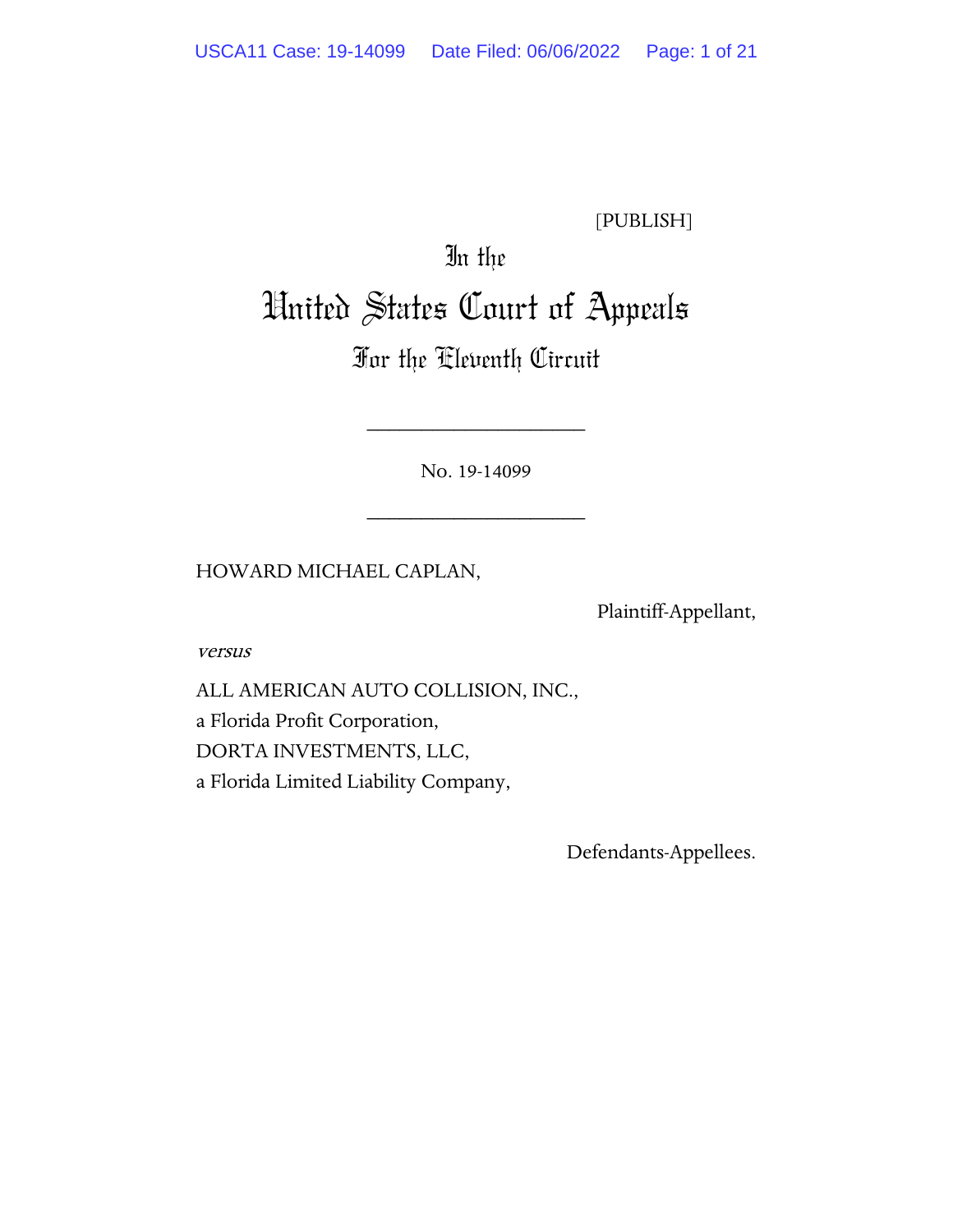\_\_\_\_\_\_\_\_\_\_\_\_\_\_\_\_\_\_\_\_

Appeal from the United States District Court for the Southern District of Florida D.C. Docket No. 0:18-cv-61120-JIC

\_\_\_\_\_\_\_\_\_\_\_\_\_\_\_\_\_\_\_\_

Before WILSON, LUCK, and LAGOA, Circuit Judges.

LAGOA, Circuit Judge:

Howard Caplan, an individual with a qualifying disability under the Americans with Disabilities Act of 1990 ("ADA"), see 42 U.S.C. § 12181, retained Ronald Stern of the Advocacy Law Firm to sue All American Auto Collision, Inc. ("All American"), and All American's landlord, Dorta Investments, LLC ("Dorta"), for alleged ADA violations following Caplan's visit to All American's place of business. Stern has filed hundreds of lawsuits under the ADA on behalf of Caplan and other individuals.

As the prevailing party, Caplan moved for attorney's fees under 42 U.S.C. § 12205. While the district court found that Caplan was entitled to attorney's fees, the district court determined that the requested amount was grossly disproportionate given the case's circumstances. The district court therefore reduced the requested fees and awarded about \$8,500.[1](#page-1-0)

<span id="page-1-0"></span><sup>&</sup>lt;sup>1</sup> Stern's conduct and billing practices have been criticized in at least one other ADA case. See, e.g., Transcript of Status Conference at 49, Barberi v. J. Diaz USA Grp., Inc., No. 1:17-cv-22078-DPG (S.D. Fla. Feb. 22, 2019), ECF 38 ("Mr.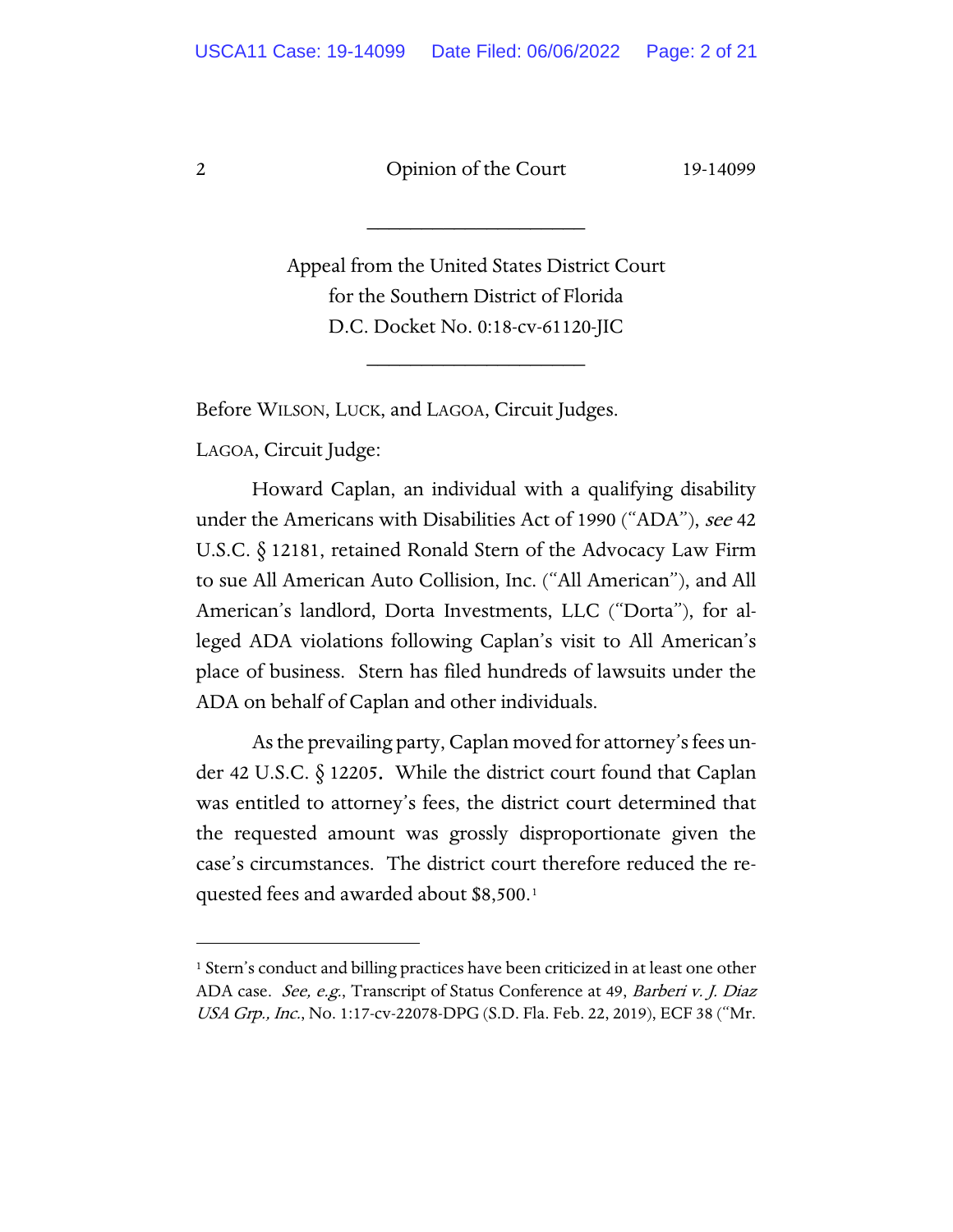Caplan appeals the district court's fee award. In so doing, Caplan argues that the district court abused its discretion in reducing the amount he requested for attorney's fees. After careful review, we conclude that the district court did not abuse its discretion, and we affirm the district court's order.

# I. FACTUAL AND PROCEDURAL BACKGROUND

Caplan suffers from a "qualified disability" under the ADA and is a self-avowed "tester," meaning that he visits businesses for "the purpose of asserting his civil rights and monitoring, ensuring and determining whether places of public accommodation are in compliance with the ADA." Caplan has filed hundreds of lawsuits against businesses in South Florida for violations under the ADA.

Dorta is the owner of a small warehouse-type bay of units in Miramar, Florida. All American is an autobody repair shop and one of Dorta's tenants.

In May 2018, Caplan visited All American at its rented unit. Upon visiting All American, he discovered that All American's place of business did not comply with various ADA requirements.

Within days of the visit, Caplan sued All American and Dorta for violating the ADA. In his complaint, Caplan sought a declaration that the unit rented by All American violated the ADA

Stern, let me be frank with you [the requested fee] for what you had done . . . was excessive. It does not reflect what you should be proud of as a lawyer that would reflect that you were doing this in a cost efficient manner.").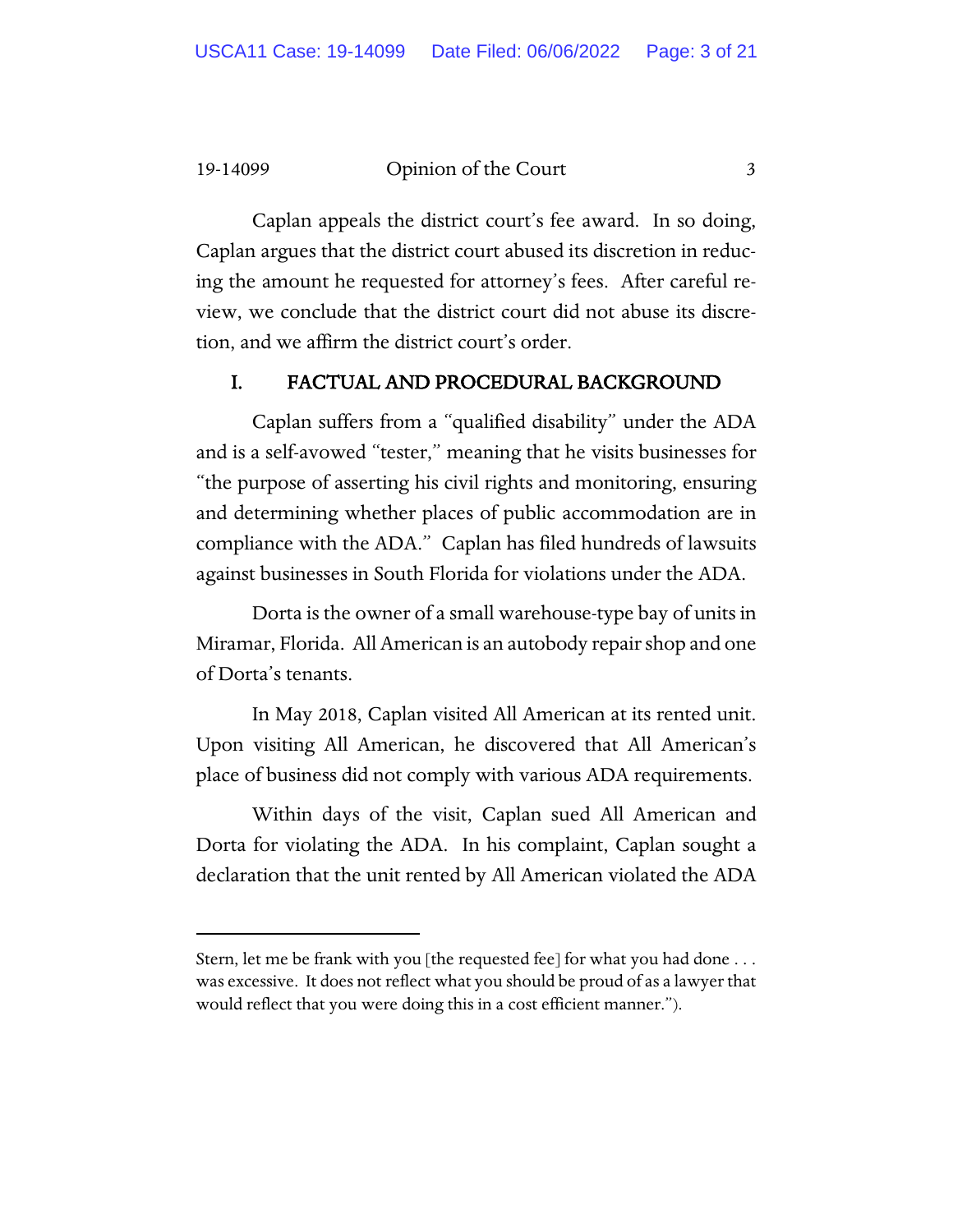and an injunction that would require All American and Dorta to remedy the alleged ADA violations. Caplan also requested reasonable attorney's fees.

On August 10, 2018, a magistrate judge referred the parties to mediation, which was held on November 8, 2018. Raul Arbelaez, the owner of All American, was unavailable and did not attend the mediation as he was elderly and in failing health at the relevant time. Dorta, All American's landlord, did attend the mediation and was, by that time, solely responsible for—and was currently in the process of—making the improvements that Caplan requested. The parties did not reach a settlement at mediation. According to Dorta, the parties failed to settle because "plaintiff's counsel [was] demanding an outrageous amount of fees . . . and he flatly refuse[d] to settle unless Dorta agree<sup>[d]</sup> to pay him those fees."

On November 12, 2018, Caplan moved for sanctions against the defendants because All American did not attend the mediation. The district court denied the sanctions motion.

On November 15, 2018, seven days after the mediation, Caplan moved for summary judgment, which the district court granted. Along with injunctive relief, the district court ordered defendants to pay reasonable attorney's fees and costs under 42 U.S.C. § 12205.

On January 30, 2019, Caplan filed a motion for attorney's fees under  $\delta$  12205 and requested \$41,269.30 for attorney's fees, litigation expenses, expert witness fees, and costs. Of the requested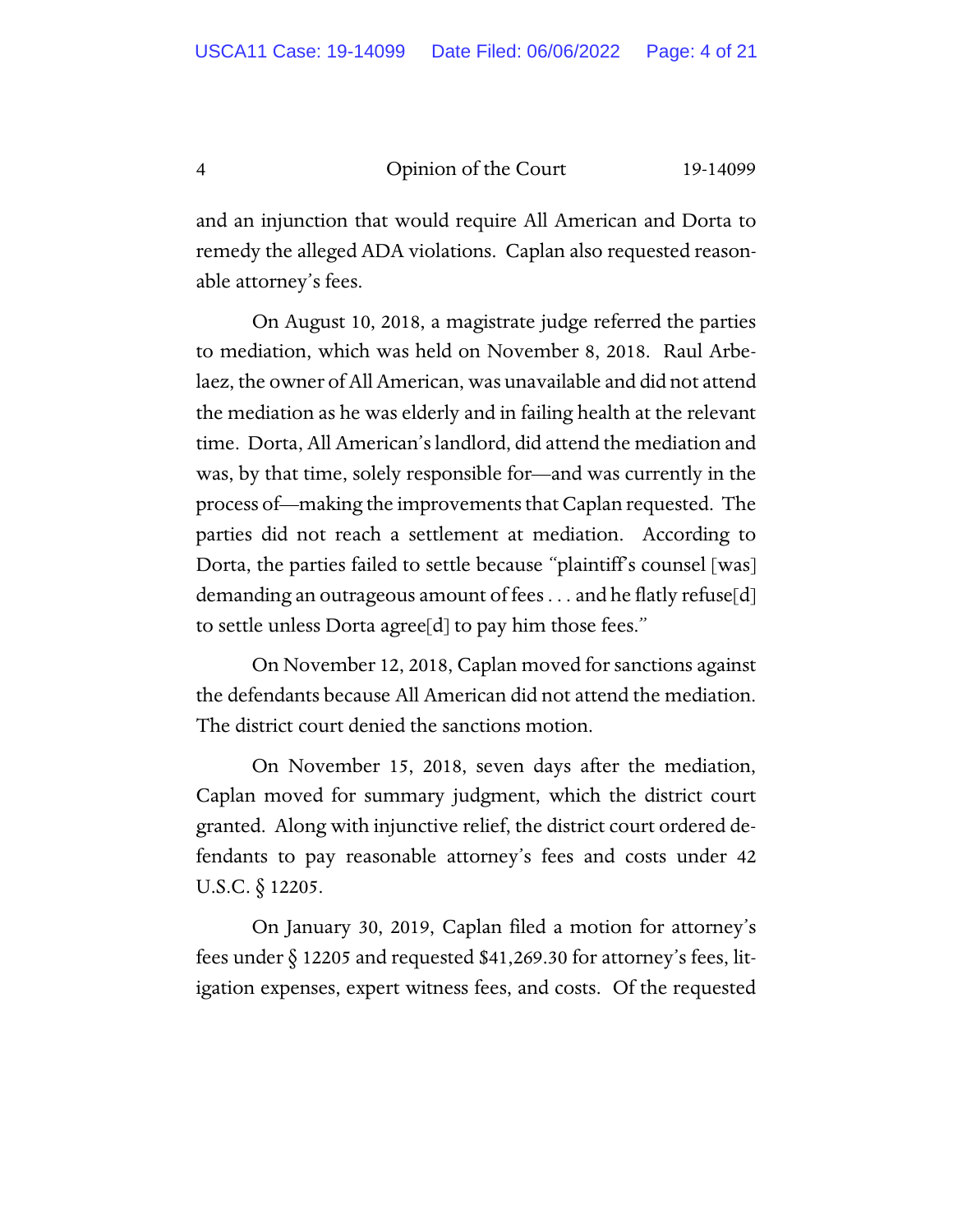\$41,269.30, \$38,014.50 was for attorney and paralegal fees. The requested attorney's fees were based on an hourly rate of \$420 for Stern, an hourly rate of \$295 for Stern's associate, Ronnette Gleizer, and an hourly rate of \$125 for Stern's paralegals. Stern charged 96.4 hours: 88.1 attorney hours, with 87.9 of those hours attributed to Stern himself, and 8.3 paralegal hours.

On September 16, 2019, the district court granted Caplan's motion for fees in part and denied it in part. The district court found that the requested fees and expenses were "grossly disproportionate to the context and circumstances of this case," as the case "was a routine tester action under the ADA" and "one of hundreds Stern ha[d] filed in [the Southern District of Florida]—almost all of which settle[d]." The district court also found that some of Stern's conduct in this litigation "caused it to become needlessly protracted and contentious," e.g., the filing of the sanctions motion that was "wholly unnecessary to achieve the desired result of th $[e]$ lawsuit" and pleadings filled with "hyperbolic and accusatory language." The district court noted that the defendants claimed that they were unaware of the ADA violations and indicated that they were willing to fix the violations early in the proceedings. And the district court explained that "[w]hile the ADA permits attorneys to recover fees, it does not give attorneys license to over-litigate cases at the expense of defendants who are willing to modify their property to comply with the ADA."

As for the number of hours expended, the district court noted that Stern was handling at least 140 other ADA lawsuits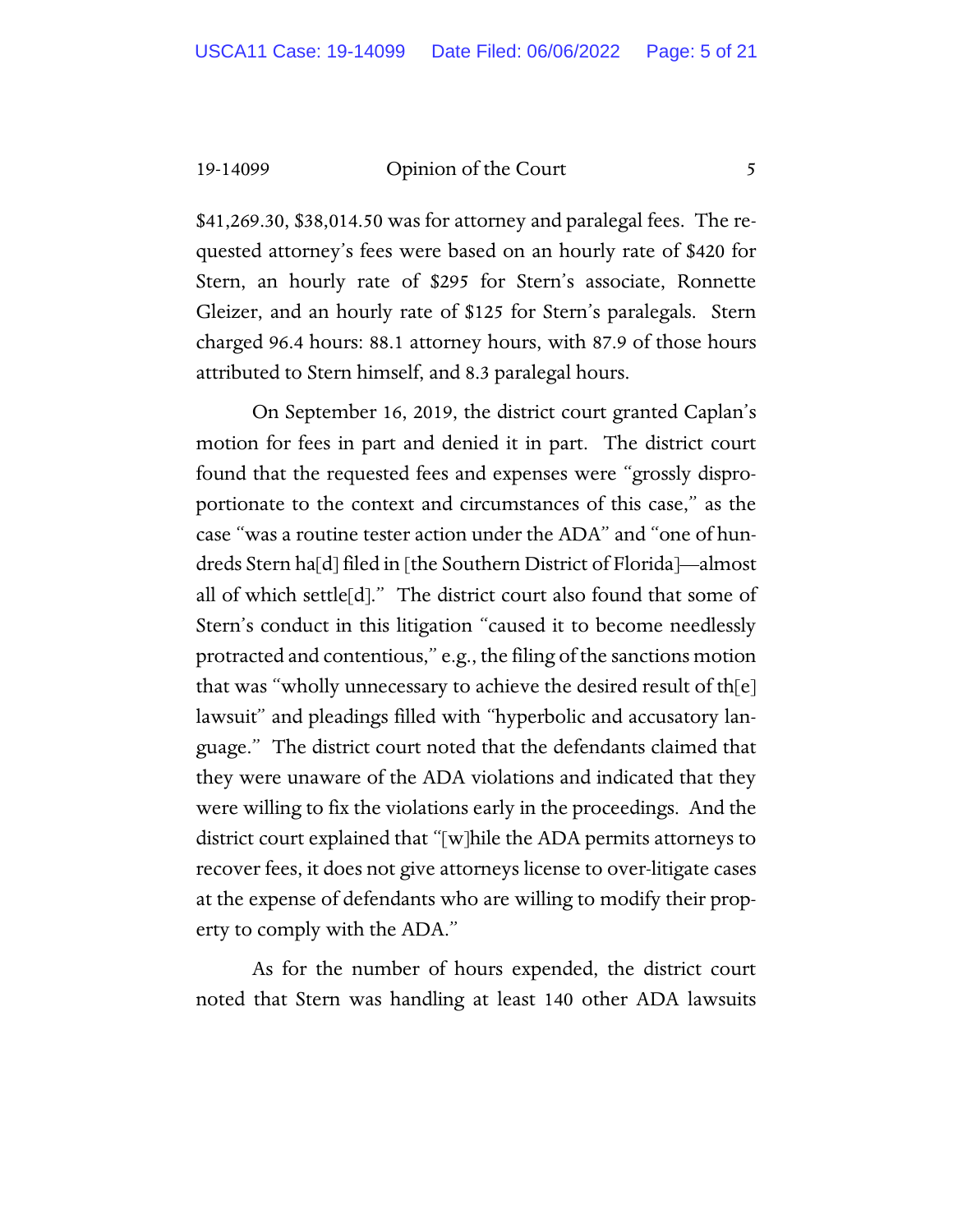during this litigation such that it was "inconceivable that Stern spent 88 hours on this case." The district court found that Stern excessively billed for drafting the complaint and motion for summary judgment, preparing discovery, and drafting the settlement proposal because the documents were "boilerplate" and could be "recycle[d] in most ADA cases he files." And the district court explained that it must deduct time spent on unnecessary motions, including the motion for sanctions and a motion to compel discovery, for which Stern billed at least 16 hours.

The district court further noted that many entries on Stern's time sheet, totaling about 10 hours, were "administrative tasks that either should not be included or could have been charged to his paralegal." The district court also expressed skepticism as to the 10 hours Stern included for reviewing docket entries and the 8.6 hours Stern billed for meeting with Caplan. Lastly, the district court found that 4.7 hours of the hours billed for preparing the motion for costs and fees, out of around 6 hours spent on that motion, were not compensable.

The district court determined that an across-the-board reduction was warranted because the result "could have been achieved much more efficiently and far less expensively." The district court explained that, while it highlighted many excesses in Stern's fee request, it would reduce the requested hours with an across-the-board reduction of 75% rather than going through the hundreds of entries on Stern's time sheet. This calculation yielded 24 hours—20 hours of attorney time and 4 hours of paralegal time.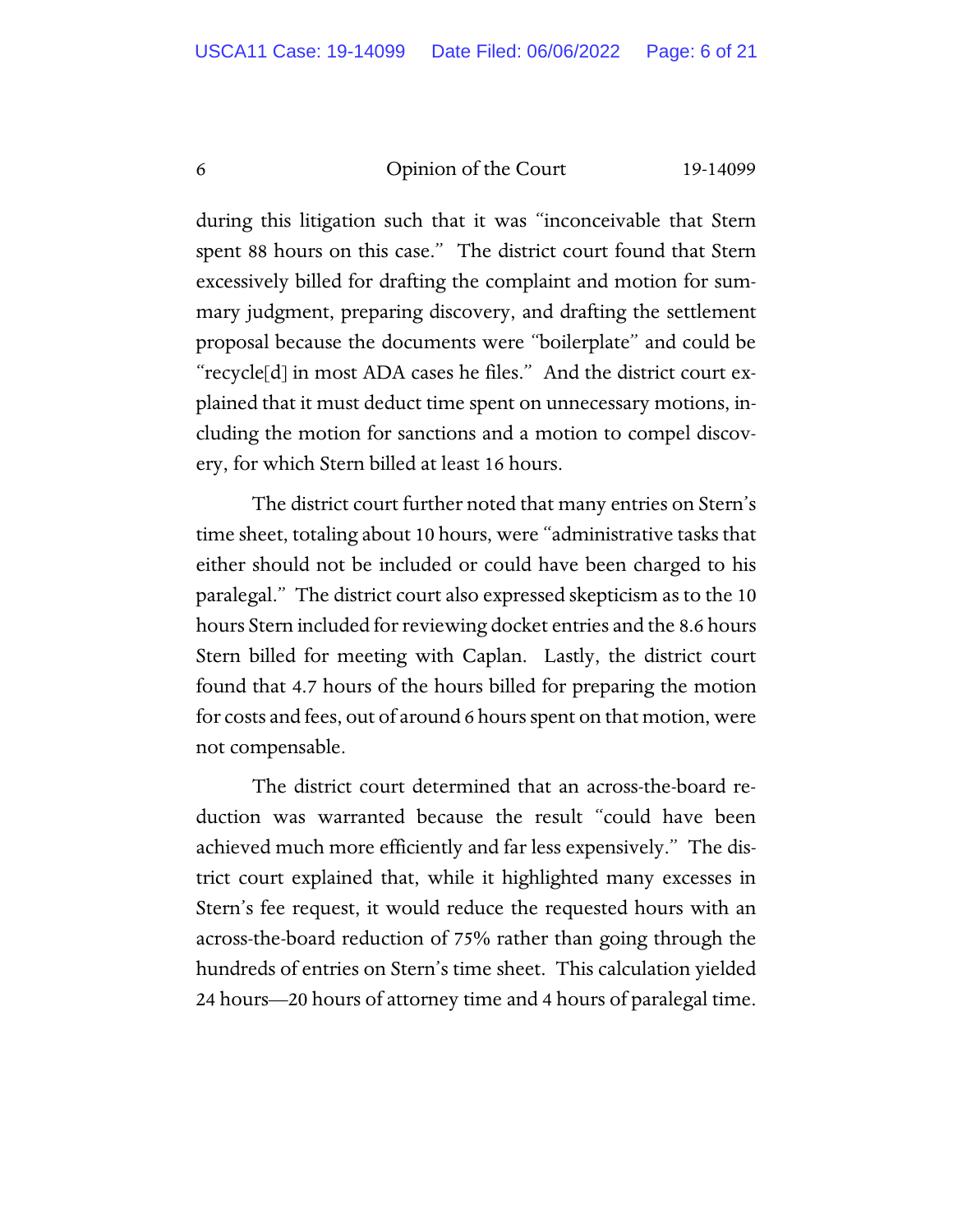The district court recognized that the reduction was high but explained that Stern "needlessly prolonged the litigation" and that compensating Stern for those tactics "would encourage the practice of driving up litigation costs in ADA lawsuits."

As for the hourly rates charged, the district court found that a rate of \$350 per hour was reasonable for all of the legal work performed in the case. In so doing, the district court reasoned that: (1) the case "did not involve any novel or complex questions of law"; (2) Stern "relie[d] on the same boilerplate pleadings in virtually every ADA case" he litigated; (3) "at least half of the hours in this case could have—and indeed should have—been handled by Stern's associate at the rate of \$295 an hour"; and (iv) given that "Stern's conduct . . . prolonged the litigation, a reduction in his hourly rate [was] warranted."

Accordingly, the district court awarded \$7,500 in attorney's fees. In total, the district court awarded Caplan \$8,579.80 inclusive of expenses and fees. This appeal ensued.

# II. STANDARD OF REVIEW

We review the district court's decision awarding attorney's fees and costs under the ADA for abuse of discretion. Ass'n of Disabled Ams. v. Neptune Designs, Inc., 469 F.3d 1357, 1359 (11th Cir. 2006) (per curiam). "An abuse of discretion occurs if the judge fails to apply the proper legal standard or to follow proper procedures in making the determination, or bases an award upon findings of fact that are clearly erroneous." Id. (quoting Cordoba v. Dillard's,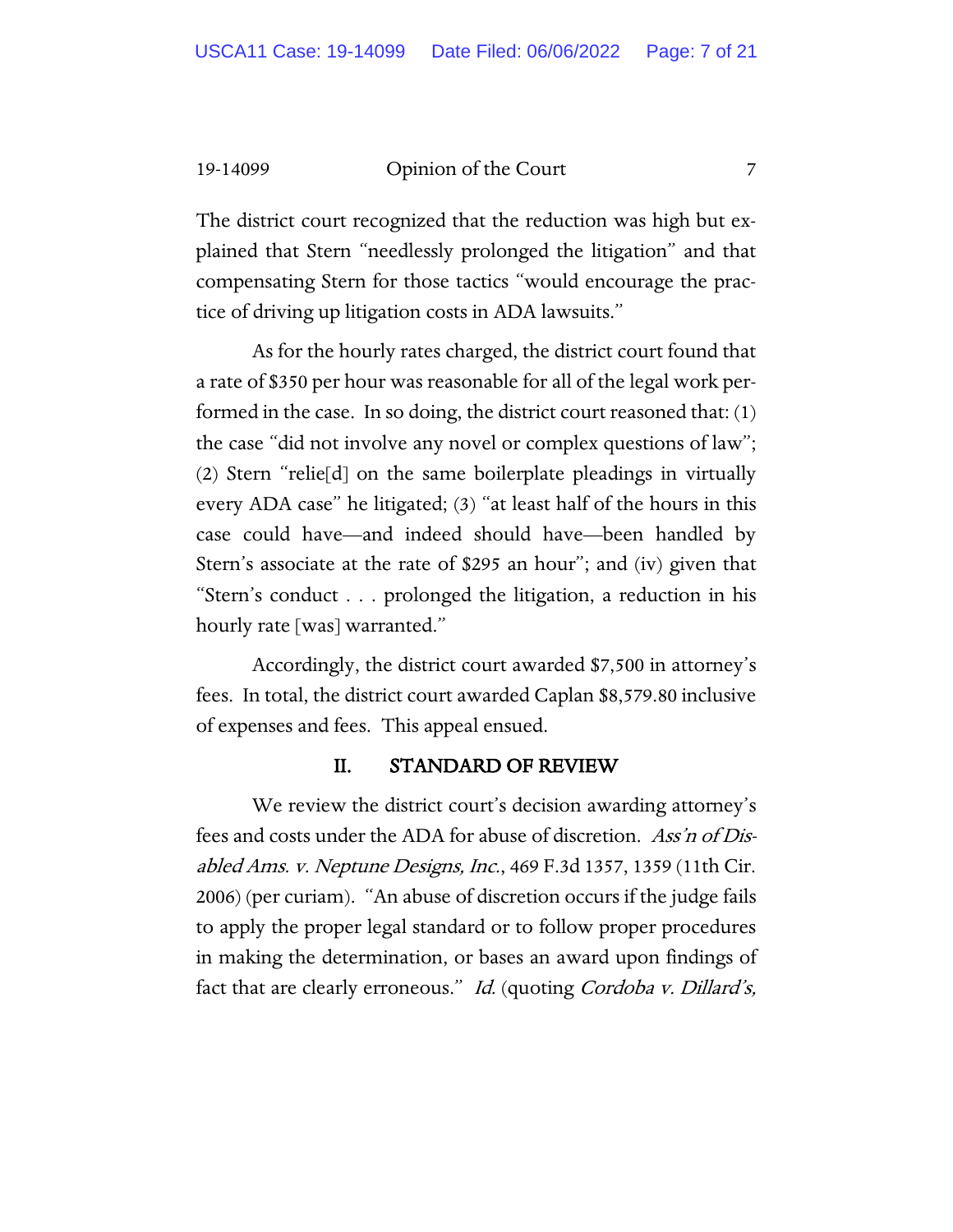Inc., 419 F.3d 1169, 1180 (11th Cir. 2005)). A district court's factual finding is clearly erroneous "when although there is evidence to support it, the reviewing court on the entire evidence is left with the definite and firm conviction that a mistake has been committed." Anderson v. City of Bessemer City, 470 U.S. 564, 573 (1985) (quoting United States v. U.S. Gypsum Co., 333 U.S. 364, 395 (1948)).

## III. ANALYSIS

This appeal involves a fee award for claims brought under the ADA. Under Section 12205 of the ADA, a court, "in its discretion, may allow the prevailing party, other than the United States, a reasonable attorney's fee, including litigation expenses, and costs." 42 U.S.C. § 12205. A reasonable attorney's fee, in turn, is calculated "by multiplying the number of hours reasonably expended on the litigation times a reasonable hourly rate."<sup>2</sup> Blum v. Stenson, 465 U.S. 886, 888 (1984) (citing Hensley v. Eckerhart, 461 U.S. 424, 433 (1983)). The sum of this calculation is often called the "lodestar." Ass'n of Disabled Ams., 469 F.3d at 1359 (quoting Hensley, 461 U.S. at 433–34).

Although "there is a 'strong presumption' that the lodestar is the reasonable sum the attorneys deserve," we have instructed

<span id="page-7-0"></span><sup>&</sup>lt;sup>2</sup> "A reasonable hourly rate is the prevailing market rate in the relevant legal community for similar services by lawyers of reasonably comparable skills, experience, and reputation." Norman v. Hous. Auth. of Montgomery, 836 F.2d 1292, 1299 (11th Cir. 1988).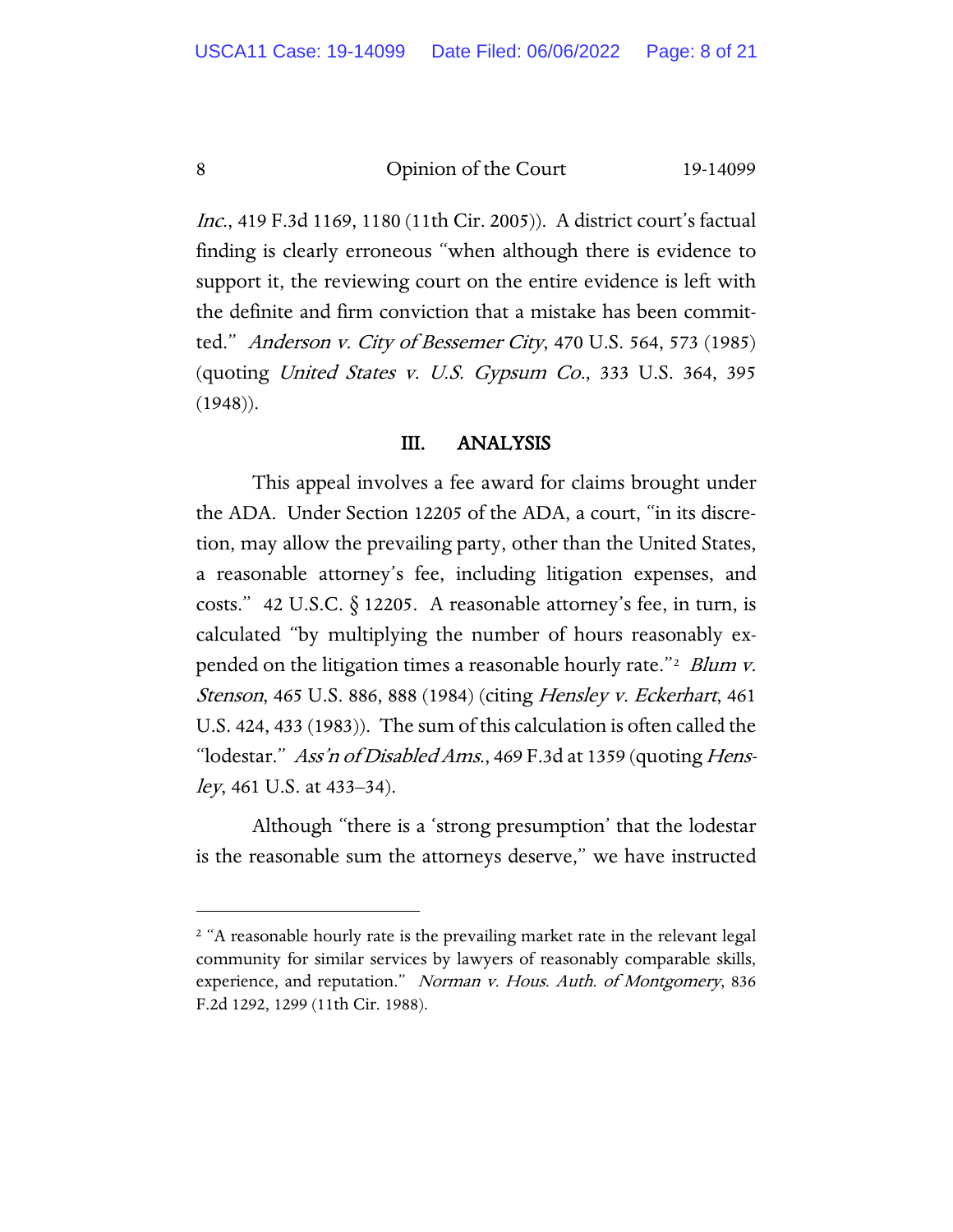that, in determining whether the lodestar amount is reasonable, "the [district] court is to consider the 12 factors enumerated in Johnson v. Georgia Highway Express, Inc., 488 F.2d 714 (5th Cir. 1974)." Ela v. Destefano, 869 F.3d 1198, 1203 (11th Cir. 2017) (alteration in original) (quoting Bivins v. Wrap It Up, Inc., 548 F.3d 1348, 1350 (11th Cir. 2008) (per curiam)); see also Hensley, 461 U.S. at 434 n.9. Those twelve factors are:

> (1) the time and labor required; (2) the novelty and difficulty of the questions; (3) the skill requisite to perform the legal service properly; (4) the preclusion of employment by the attorney due to acceptance of the case; (5) the customary fee; (6) whether the fee is fixed or contingent; (7) time limitations imposed by the client or the circumstances; (8) the amount involved and the results obtained; (9) the experience, reputation, and ability of the attorneys; (10) the "undesirability" of the case; (11) the nature and length of the professional relationship with the client; and (12) awards in similar cases.

Ass'n of Disabled Ams., 469 F.3d at 1359 n.1 (citing Johnson, 488 F.2d at 717–19). Along with these factors, and in calculating the lodestar amount, a district court should "exclude . . . hours that were not 'reasonably expended." Hensley, 461 U.S. at 434 (quoting S. Rep. No. 94–1011, at 6 (1976)).

Courts are considered experts on the reasonableness of the number of hours expended and the hourly rates requested. Indeed, a district court "may consider its own knowledge and experience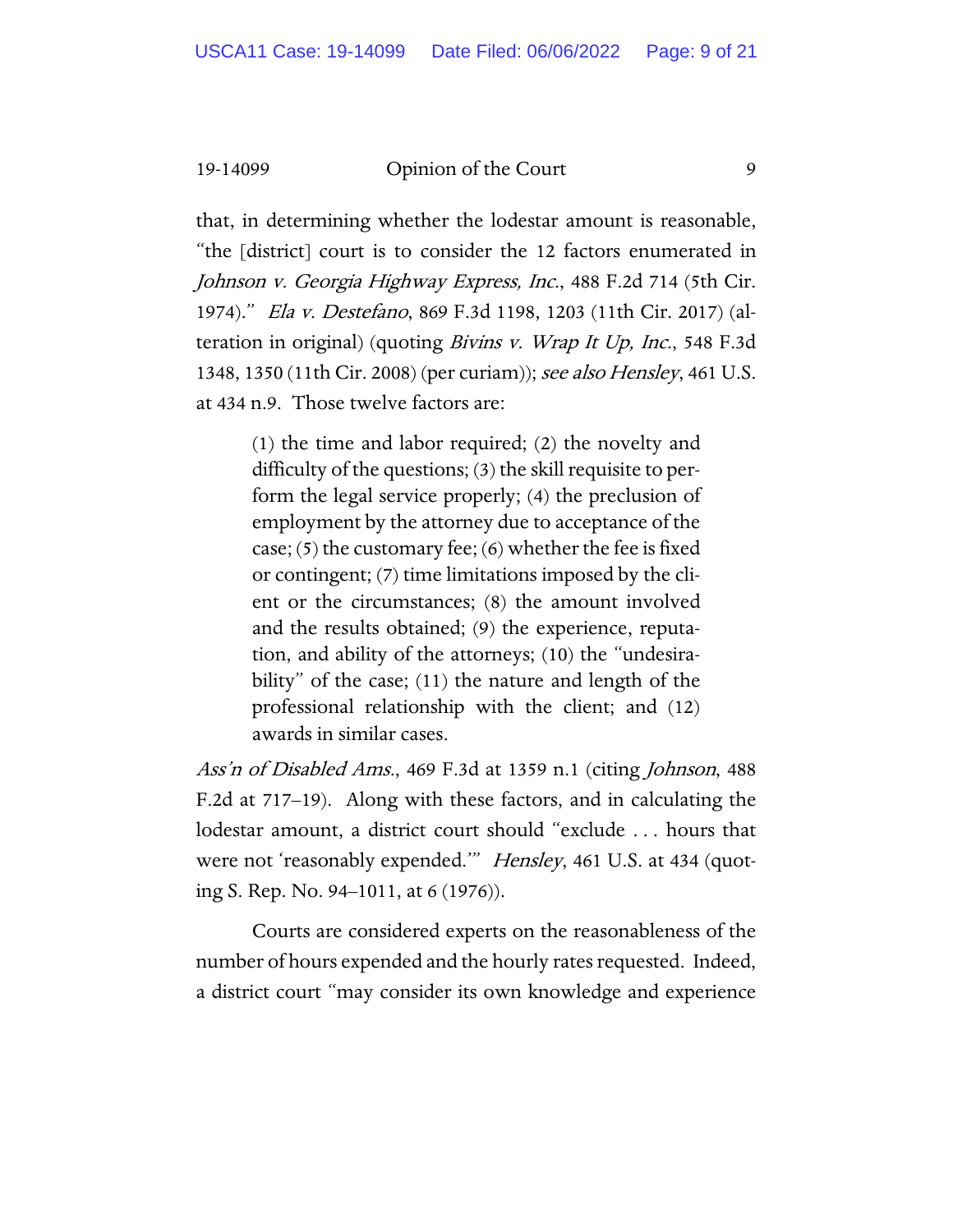concerning reasonable and proper fees and may form an independent judgment either with or without the aid of witnesses as to value." Norman v. Hous. Auth. of Montgomery, 836 F.2d 1292, 1302, 1303 (11th. Cir. 1988) (quoting Campbell v. Green, 112 F.2d 143, 144 (5th Cir. 1940)); accord Loranger v. Stierheim, 10 F.3d 776, 781 (11th Cir. 1994) (per curiam).

On appeal, Caplan asserts that the district court abused its discretion by reducing Caplan's requested attorney's fees. Caplan generally asserts three categories of errors in support of his appeal: (1) the district court erred in finding that many hours claimed within Caplan's fee request were excessive and unnecessary; (2) the district court should have held an evidentiary hearing to determine whether the case could have been settled earlier in the proceedings; and (3) the district court's application of a 75% across-the-board reduction was erroneous.[3](#page-9-0) We begin our analysis by addressing Caplan's argument that the district court erred in finding that various time entries were unnecessary and excessive.

# A. Hours Expended

<span id="page-9-0"></span><sup>&</sup>lt;sup>3</sup> On appeal, Caplan did not dispute the district court's determination that \$350 per hour reflected a reasonable hourly rate for the legal work here or the district court's reduction to the requested litigation costs. Caplan has therefore abandoned any challenges to these issues. See Sapuppo v. Allstate Floridian Ins. Co., 739 F.3d 678, 680 (11th Cir. 2014) ("[I]t is well settled in this circuit that a party abandons an issue 'by failing to list or otherwise state it as an issue on appeal.'" (quoting Hamilton v. Southland Christian Sch., Inc., 680 F.3d 1316, 1318 (11th Cir. 2012))).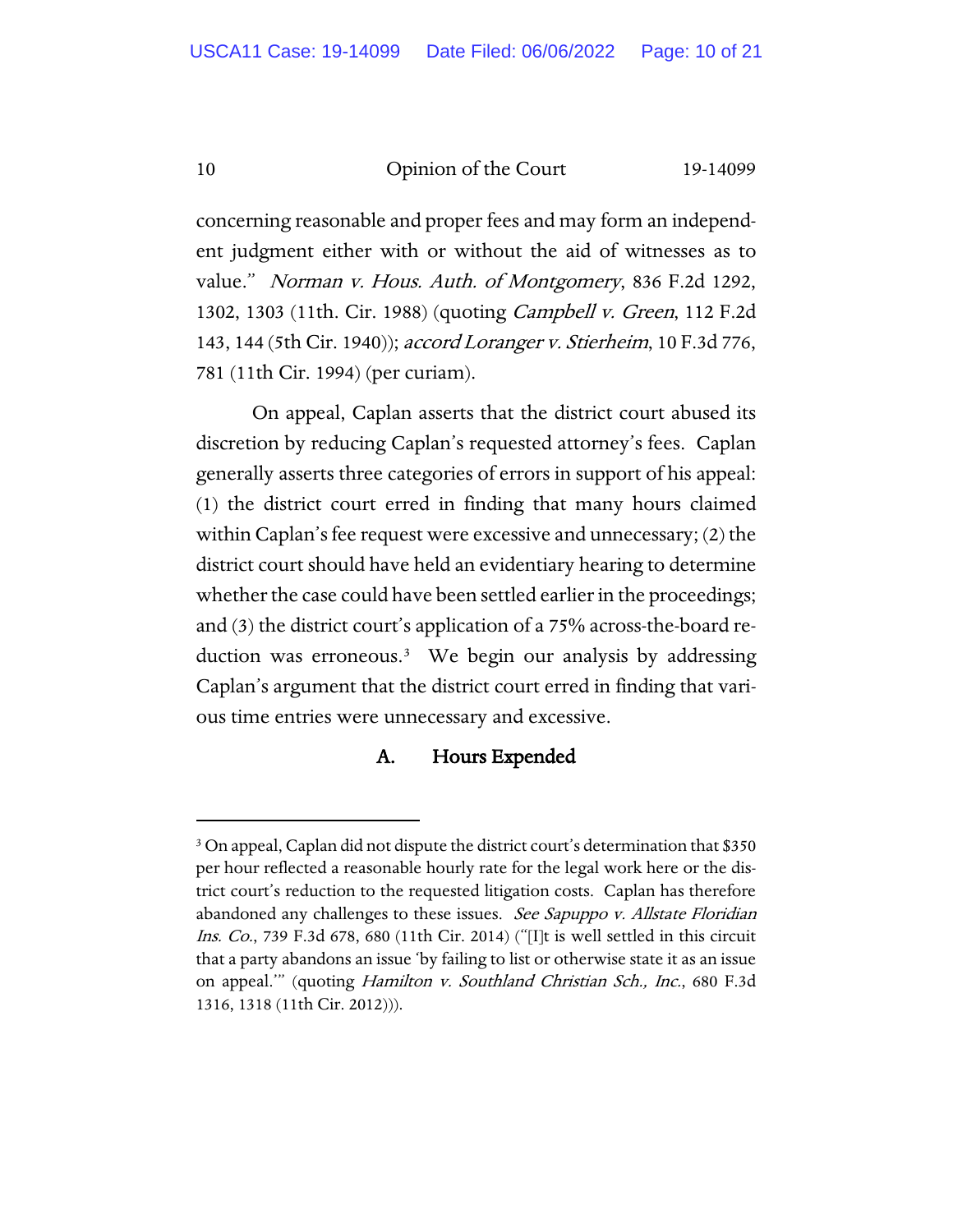"Counsel for the prevailing party should make a good faith effort to exclude from a fee request hours that are excessive, redundant, or otherwise unnecessary." Hensley, 461 U.S. at 434. And a district court should deduct time for excessive or unnecessary hours because attorney's fees are intended "to compensate attorneys for work reasonably done actually to secure for clients the benefits to which they are entitled." Norman, 836 F.2d at 1302, 1305. "In the final analysis, exclusions for excessive or unnecessary work on given tasks must be left to the discretion of the district court." *Id.* at 1301. For example, a district court may conclude that "a fee applicant is not entitled to compensation at an attorney's rate" where "an attorney undertook tasks which were mundane, clerical or which did not require the full exercise of an attorney's education and judgment." *Id.* at 1306.

Here, the district court explained that Stern's claim that he spent 88 hours litigating this case on behalf of Caplan was unreasonable, as Stern was handling at least 140 other ADA lawsuits during that period. As for specific claimed hours, the district court identified several categories of hours that were unnecessary and/or excessive. For example, the district court found that Stern excessively billed for "boilerplate . . . legal tasks," and for "clerical work or work that could have been performed by [his] paralegal." The district court also found that Stern billed for unnecessary motions. And, as a general matter, the district court found that "much of the time expended was of minimal value to the ultimate result"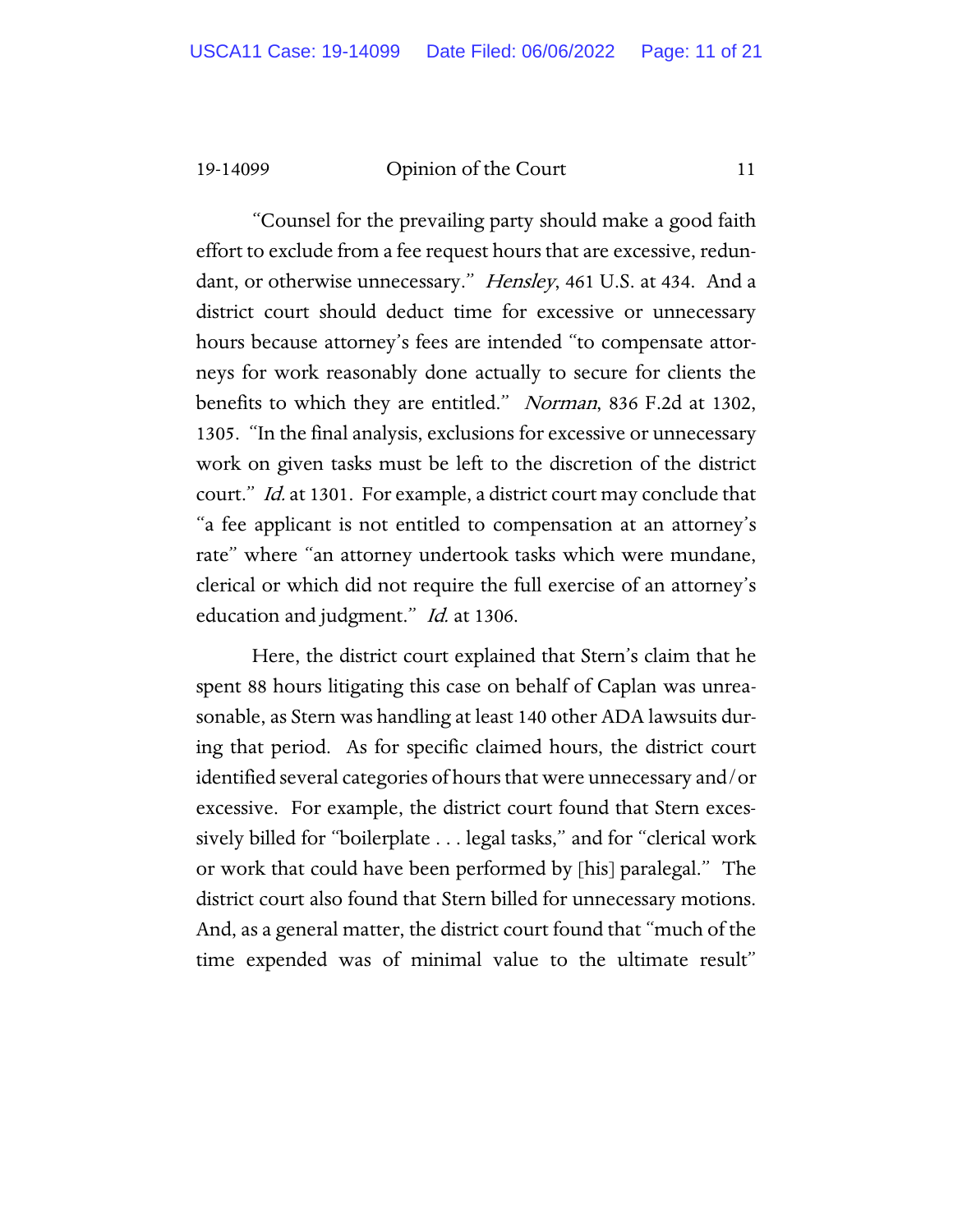because Caplan would have "achieved the same result by engaging in [an] early settlement."

Caplan makes several arguments about these findings by the district court.

# 1. Complexity of the Case

Caplan argues that the district court abused its discretion in finding that his lawsuit was routine and that Stern, therefore, excessively billed for litigating Caplan's claims. In support of this argument, Caplan asserts that this Court and others have lauded the policy interest served by litigating civil rights cases, such as ADA cases. See, e.g., Dowdell v. City of Apopka, 698 F.2d 1181, 1190– 91 (11th Cir. 1983).

While we have recognized this policy interest, § 12205 does not authorize attorneys to expend an unreasonable number of hours to achieve it. See Norman, 836 F.2d at 1301–02. Furthermore, as we have explained, "[t]he time that should be devoted to a case varies directly with the difficulty of the case." *Glassroth v.* Moore, 347 F.3d 916, 920 (11th Cir. 2003). This case was a simple one involving ADA violations that the owner agreed to correct. And expertise and experience in a legal area "comes [with] knowledge, efficiency, and self-confidence, which should reduce the number of hours necessary" for the tasks involved in a case. Id. at 919–20.

As the district court noted, Stern has been involved in hundreds of ADA lawsuits, including 140 during the case. Additionally,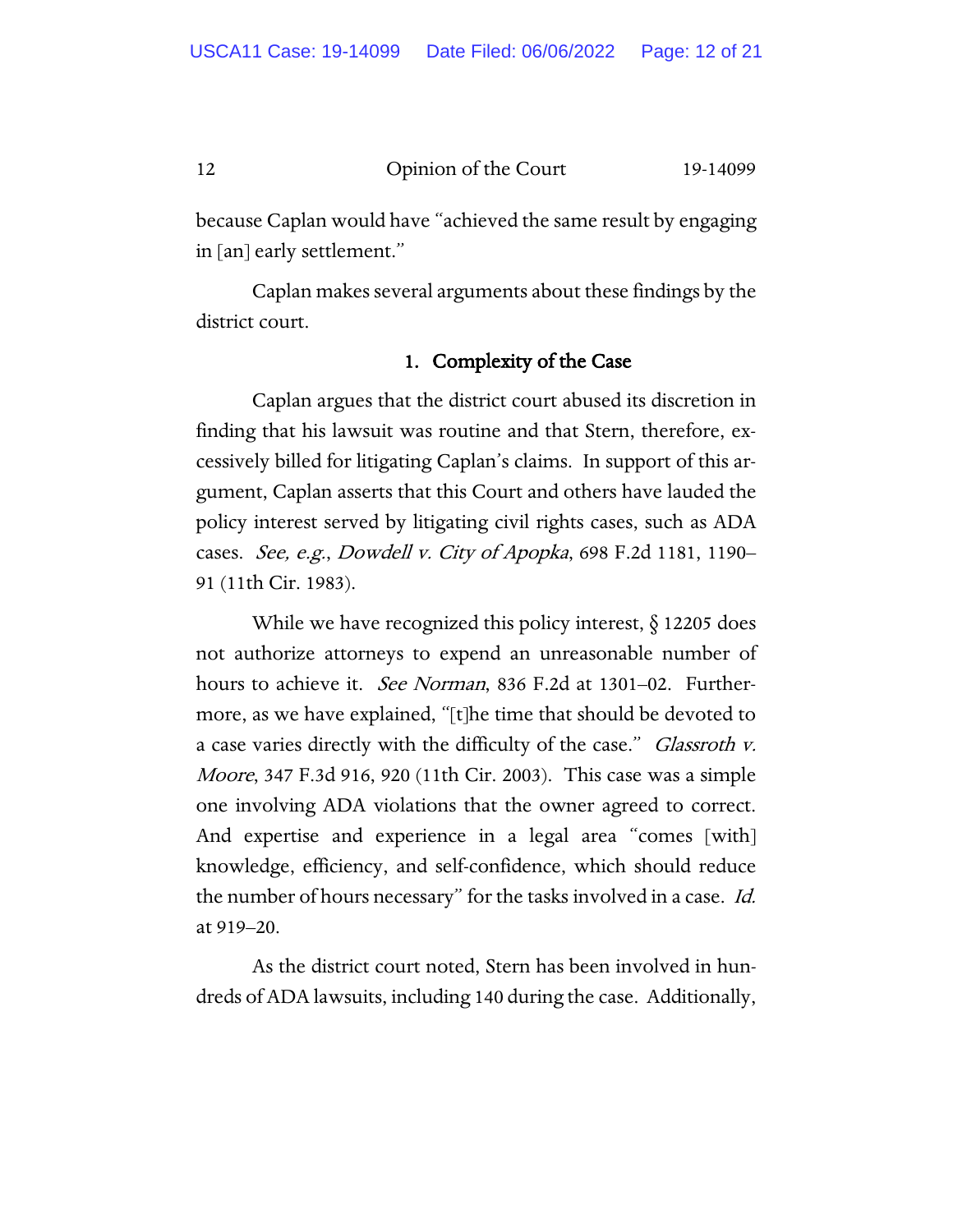the district court found that the pleadings and motions filed here were "boilerplate" and much like filings in Stern's other ADA cases. We therefore conclude that the district court did not abuse its discretion in finding that Stern billed an excessive number of hours given the complexity of the case.

#### 2. Unnecessary Litigation

Caplan argues that the district court abused its discretion in finding that Caplan prolonged the litigation and was too litigious. Work that is unnecessary should not be reflected in an attorney's time entries and should not be included in a fee award. See Hensley, 461 U.S. at 434; Norman, 836 F.2d at 1302, 1305. Here, the district court found that Stern engaged in unnecessary motion practice, was too litigious, and that his conduct unnecessarily prolonged the litigation. For example, the district court found that, at the time of the mediation, Dorta had taken steps to ameliorate the ADA violations Caplan identified and provided Caplan with a contractor's proposal for making corrections to the remaining violations.[4](#page-12-0) In other words, Dorta had accepted responsibility and offered Caplan the relief he sought. Still Caplan filed a motion for sanctions—because Arbelaez (Dorta's tenant and the owner of All American who was elderly, in poor health, and whose presence was unnecessary to resolve the asserted ADA violations) did not attend the mediation—and a motion to compel discovery.

<span id="page-12-0"></span><sup>4</sup> Dorta ultimately engaged a contractor to make the changes on December 10, 2018, before the end of the lawsuit.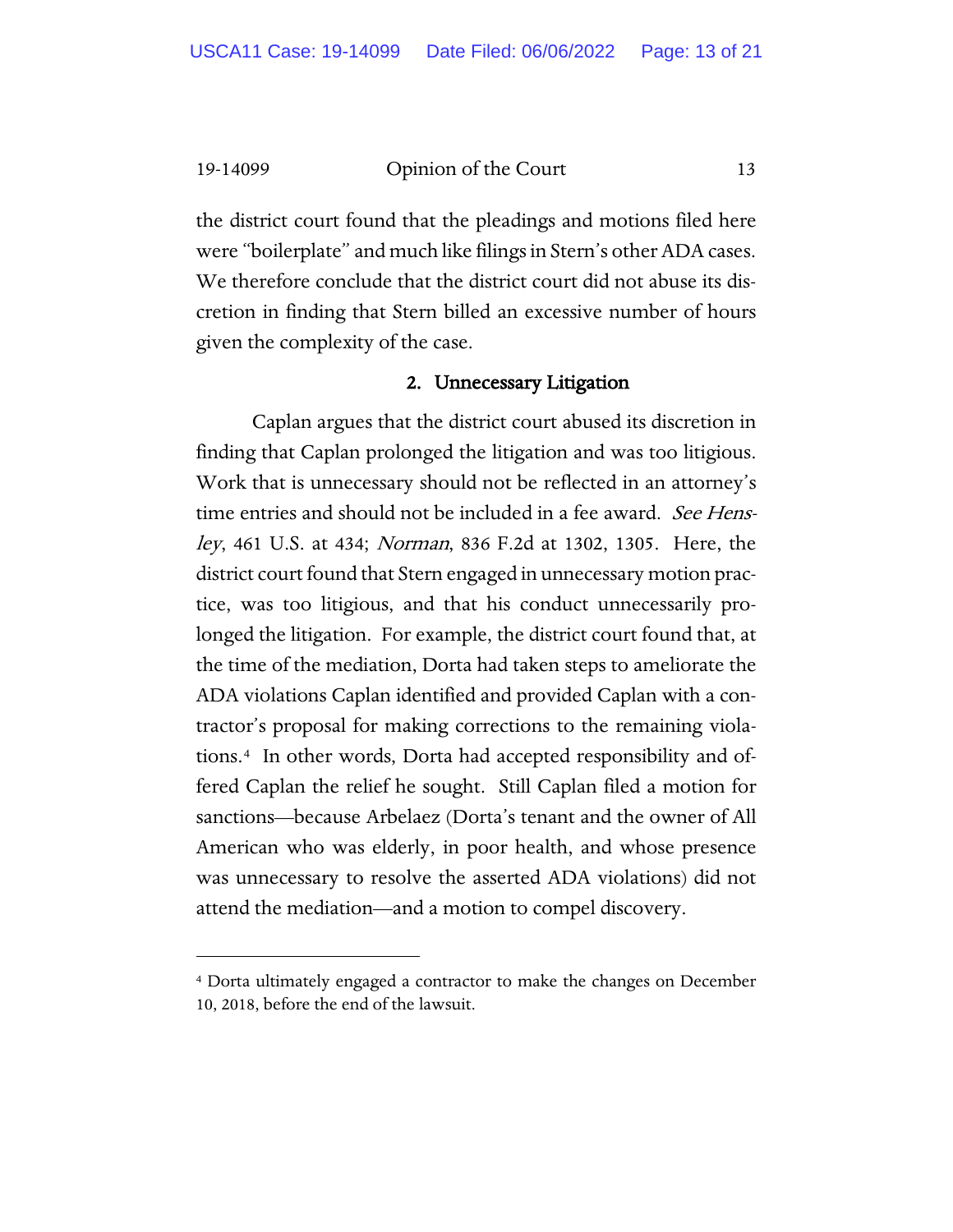Based on this record, the district court found that the sanctions motion was "wholly unnecessary to achieve the desired result of th[e] lawsuit." The district court further found that Stern took an "overly aggressive approach" to litigating Caplan's claims, particularly given Dorta's willingness to fix the identified ADA violations.

On appeal, Caplan claims that Dorta did not agree to fix the alleged ADA violations until "many months after [Caplan] filed the instant action." But that argument ignores the fact that there were very few proceedings in the case before the parties' mediation conference—i.e., when Dorta assured Caplan that it would fix the ADA violations.

Thus, the record reflects that Stern was unduly litigious and engaged in unnecessary motion practice. Accordingly, we are not "left with the definite and firm conviction that a mistake has been committed," see Anderson, 470 U.S. at 573 (1985) (quoting U.S. Gypsum Co., 333 U.S. at 395), and conclude that the district court did not abuse its discretion in finding that Stern unnecessarily prolonged the litigation which, in turn, unnecessarily increased the amount of attorney's fees.

# 3. Arguments Regarding Hours for Specific Tasks

Finally, Caplan asserts that: (1) the district court improperly classified certain activities as "administrative"; (2) the time entries for "reviewing the docket" were not excessive; and (3) the district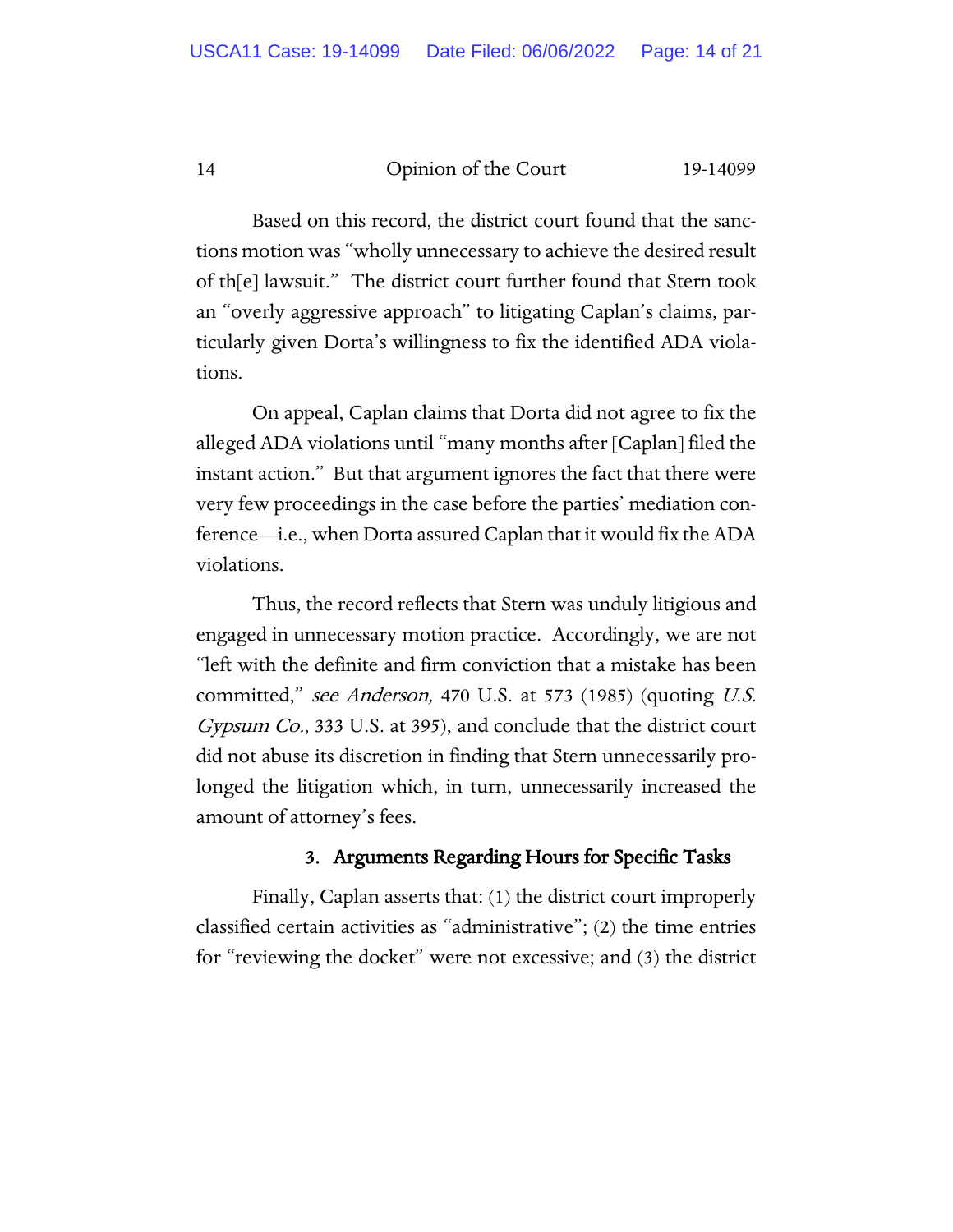court erred in holding that the time Stern spent on drafting Caplan's motion for fees and costs was not compensable.

Because Caplan's last argument—i.e., the hours that the district court found to be unnecessary in connection with Caplan's fee motion—was raised for the first time in Caplan's reply brief on appeal, we need not address it. *See Sapuppo*, 739 F.3d at 682–83 ("After Allstate pointed out in its response brief that the Sapuppos had waived any issue concerning the district court's alternative holdings, they did make some arguments and cite some authorities in their reply brief about those holdings. Those arguments come too late."); see also Big Top Koolers, Inc. v. Circus-Man Snacks, Inc., 528 F.3d 839, 844 (11th Cir. 2008) ("We decline to address an argument advanced by an appellant for the first time in a reply brief."). But we note that the district court did not deduct those hours from the fee award. Instead, the district court applied an across-the-board reduction, having found that the time entries for those hours were one example, out of many, of Stern's unreasonable billing.

As for Caplan's other arguments, Caplan has failed to show that the district court abused its discretion. Caplan claims that the district court did not identify all the time entries that it considered to be administrative and that the examples the district court provided represented only 2.3 or 5 hours. But that argument ignores the fact that various time entries do not provide any details to suggest that they are anything other than "mundane, clerical[,] or . . . not requir[ing] the full exercise of an attorney's education and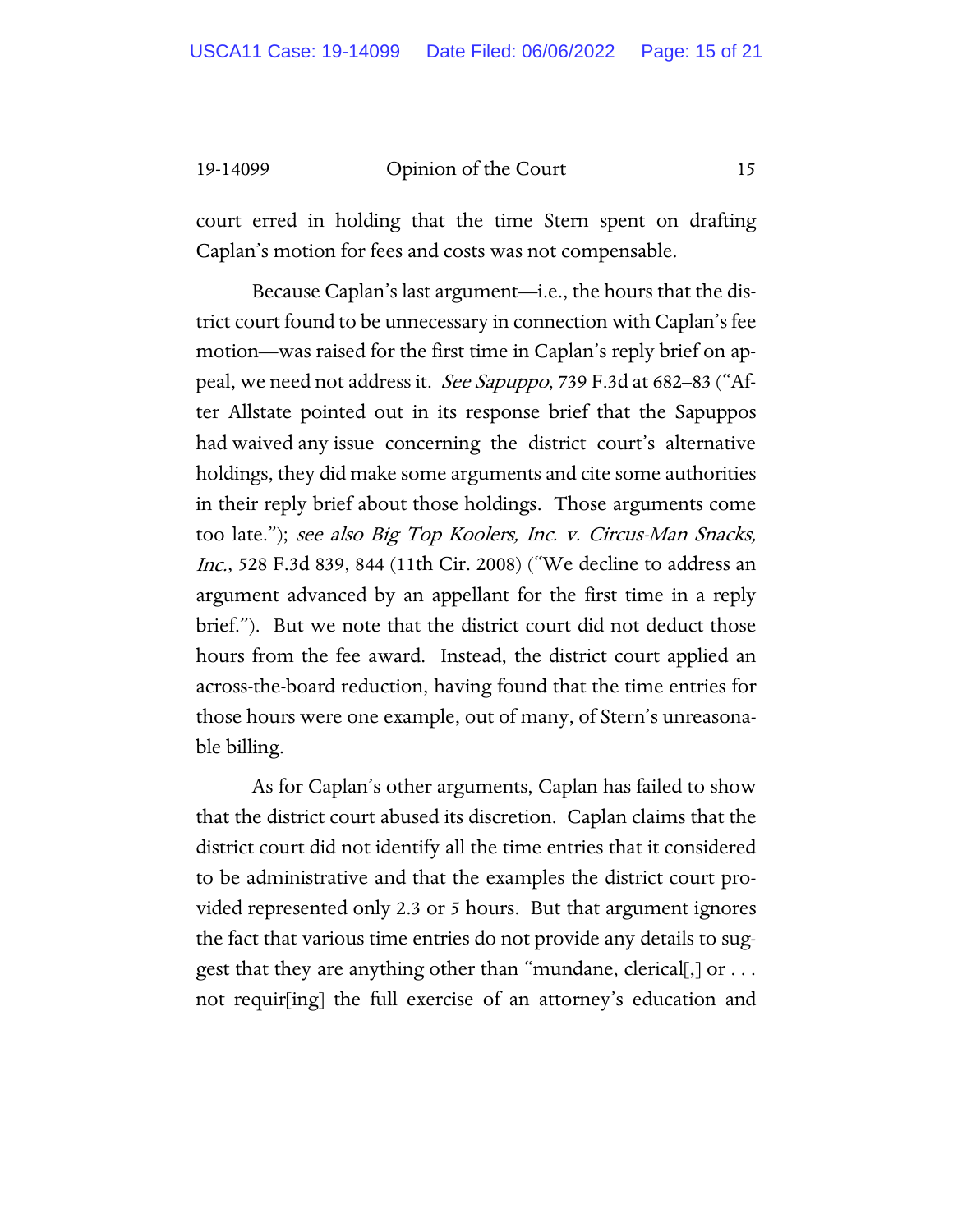judgment." *Norman*, 836 F.2d at 1306. The district court highlighted some, but not every, example "given the hundreds of time entries." But other examples exist. One other example is the unexplained discrepancy between paralegals billing for certain court filings and Stern billing, at a substantially higher hourly rate, for other court filings.

Caplan also asserts that the time entries for reviewing the docket related to reviewing legal documents and court orders. But the district court identified certain entries left unexplained and others that appeared excessive based on the docket entry that was reviewed. The district court—which is "itself an expert on the question and may consider its own knowledge and experience concerning reasonable and proper fees," Norman, 836 F.2d at 1303 (quoting Campbell, 112 F.2d at 144)—did not abuse its discretion in finding that many of the time entries for reviewing docket entries, for example 30 minutes to review a scheduling order or 18 minutes to review an attorney's notice of appearance, were excessive.

#### B. Evidentiary Hearing

Caplan contends that the district court erred by failing to hold an evidentiary hearing to determine whether the case could have settled earlier in the proceedings. Although Caplan did not request an evidentiary hearing, he asserts that the district court nonetheless abused its discretion in failing to hold one. In support of his argument, Caplan cites to Love v. Deal, 5 F.3d 1406, 1409 (11th Cir. 1993). In Love, this Court held that "[i]t is not necessary for a plaintiff to request an evidentiary hearing. Rather, the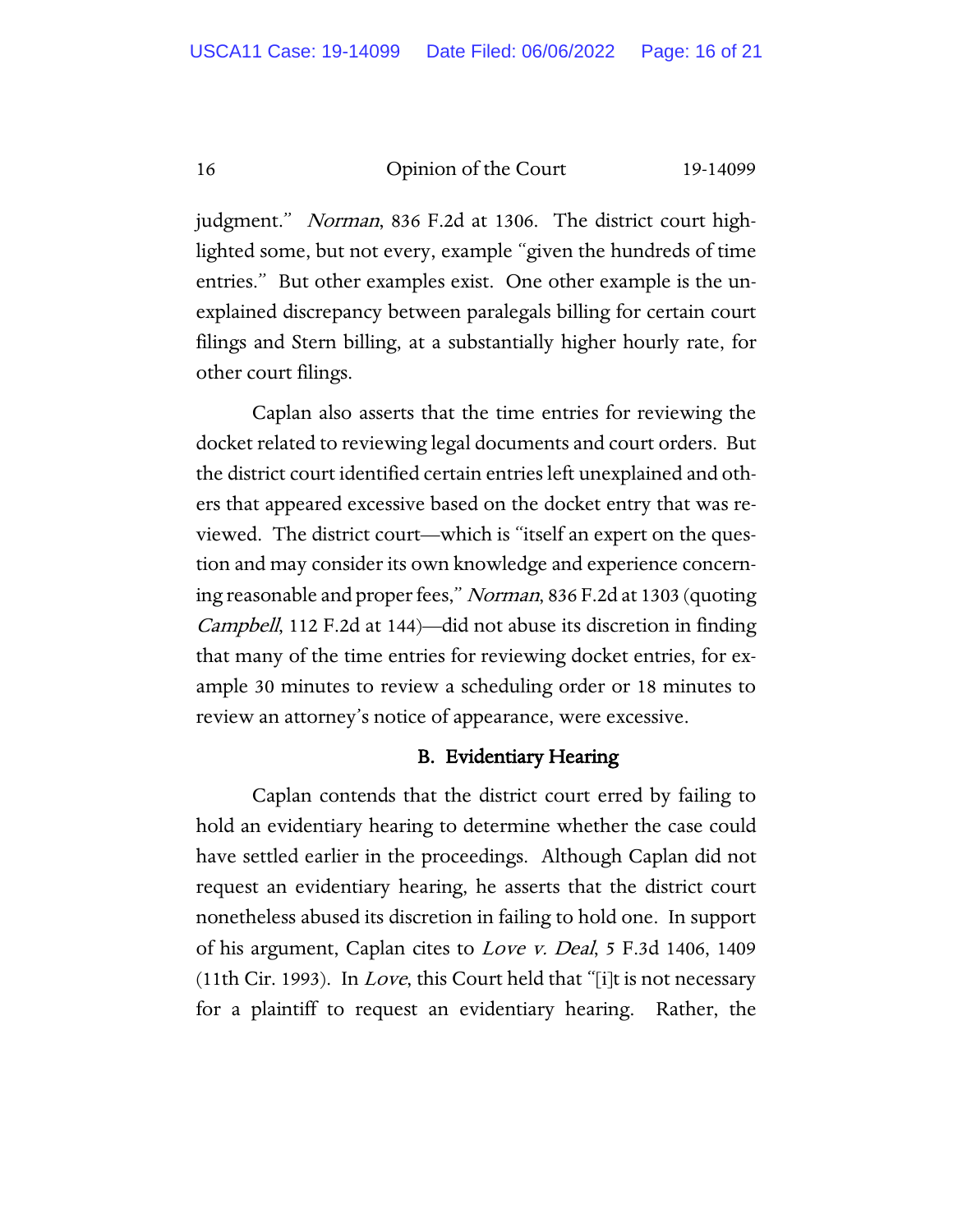essential factor is whether there is a dispute of material fact that cannot be resolved from the record." Id. That statement conflicts, however, with our earlier holding in Norman v. Hous. Auth. of Montgomery, 836 F.2d 1292, 1302 (11th. Cir. 1988), which established the standard for determining when a district court abuses its discretion in failing to hold an evidentiary hearing related to attorney's fees. In Norman, we held it was an abuse of discretion to make an award without an evidentiary hearing "where an evidentiary hearing was requested, where there were disputes of fact, and where the written record was not sufficiently clear to allow the trial court to resolve the disputes of fact." Norman, 836 F.2d at 1302-03 (11th. Cir. 1988) (emphasis added). This Court reaffirmed that holding in *Thompson v Pharmacy Corp. of Am., Inc.*, 334 F.3d 1242, 1245–46 (11th Cir. 2003), and held that the plaintiff was not entitled to an evidentiary hearing on the fee issue because the record did not show that the plaintiff had "requested an evidentiary hearing on the fee issue" and the plaintiff therefore "failed to meet the first prerequisite for obtaining a hearing (that she plainly request one in the first place)."

"This Circuit has a well-established approach to resolving conflicts in our precedent. We are 'obligated, if at all possible, to distill from apparently conflicting prior panel decisions a basis of reconciliation and to apply that reconciled rule." Williams v Aguirre, 965 F.3d 1147, 1163 (11th Cir. 2020) (quoting United States v. Hogan, 986 F. 2d 1364, 1369 (11th Cir. 1993)). In resolving conflicts, "we are mindful that only the holdings of prior decisions bind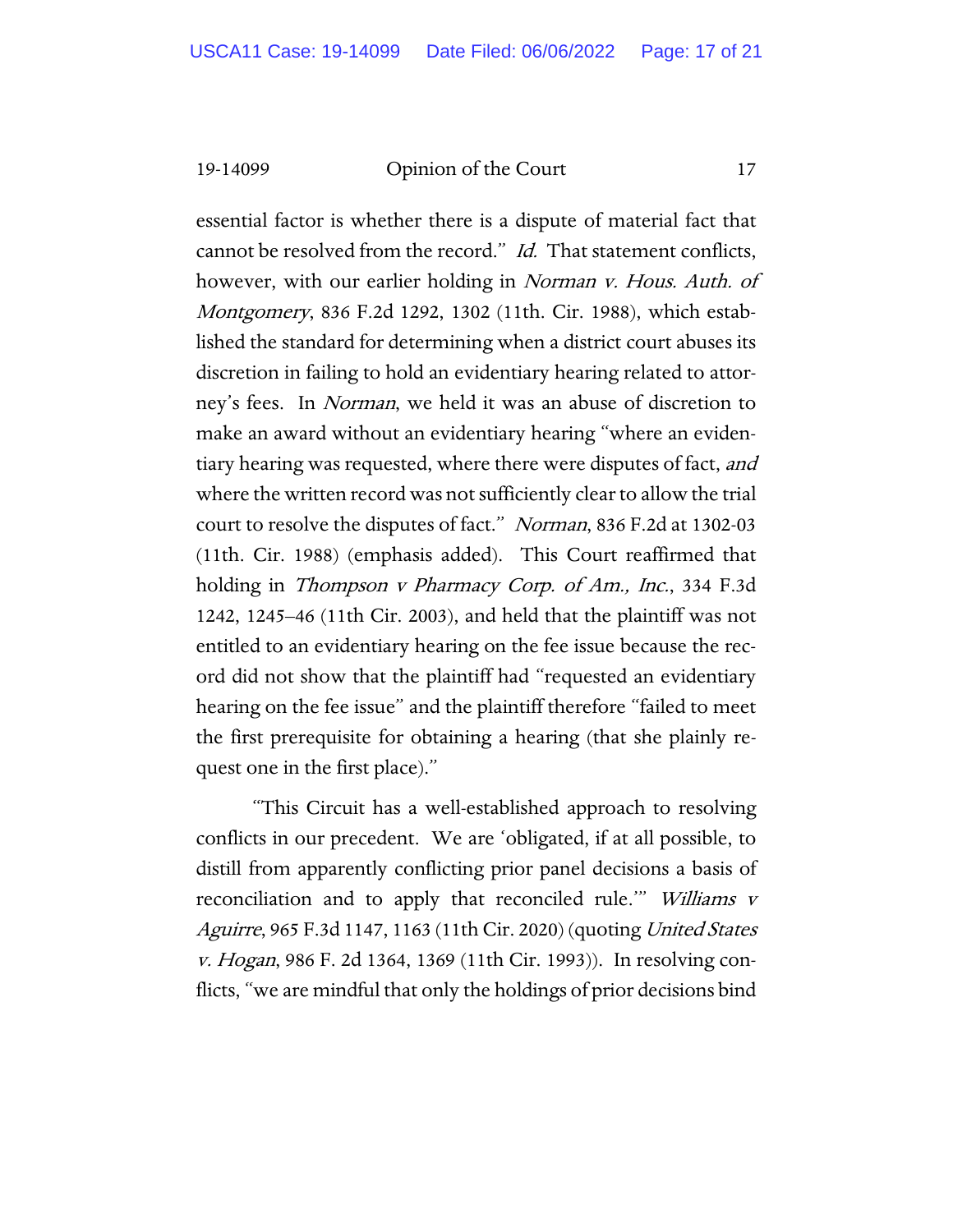us." *Id.* Therefore, "legal principles set forth outside of the decision's holding do not bind us." *Washington v Howard*, 25 F. 4th 891, 900 (11th Cir. 2022). And "if reconciliation is not possible, 'we must follow the earliest precedent that reached a binding decision on the issue."" *Id.* (quoting *Williams*, 965 F.3d at 1163).

Our earliest on-point precedent that reached a binding decision on this issue is *Norman*, which held that "where an evidentiary hearing was requested, where there were disputes of fact, and where the written record was not sufficiently clear to allow the trial court to resolve the disputes of fact, it was an abuse of discretion to make an award [of fees] without holding an evidentiary hearing." 836 F.2d at 1303–04 (emphasis added) (citing King v. McCord, 621 F.2d 205 (5th Cir. 1980), and In Re: First Colonial Corp., 544 F.2d 1291 (5th Cir. 1977)). The use of the word "and" in Norman mandates that all three elements were necessary to establish that the district court abused its discretion. *Love*, however, treated this as if it were a disjunctive (i.e., "or" instead of "and"), such that the lack of any one element could establish an abuse of discretion by the district court.

Moreover, *Love* does not cite *Norman*, and the two cases it relies on for its holding—Marable v. Walker, 704 F.2d 1219 (11th Cir.1983), and National Treasury Emps. Union v. IRS, 735 F.2d 1277 (11th Cir. 1984)—do not support the proposition that a party need not request an evidentiary hearing to determine fees.

In Marable, the plaintiff explicitly requested an evidentiary hearing, which the district court denied. 704 F.2d at 1220. And in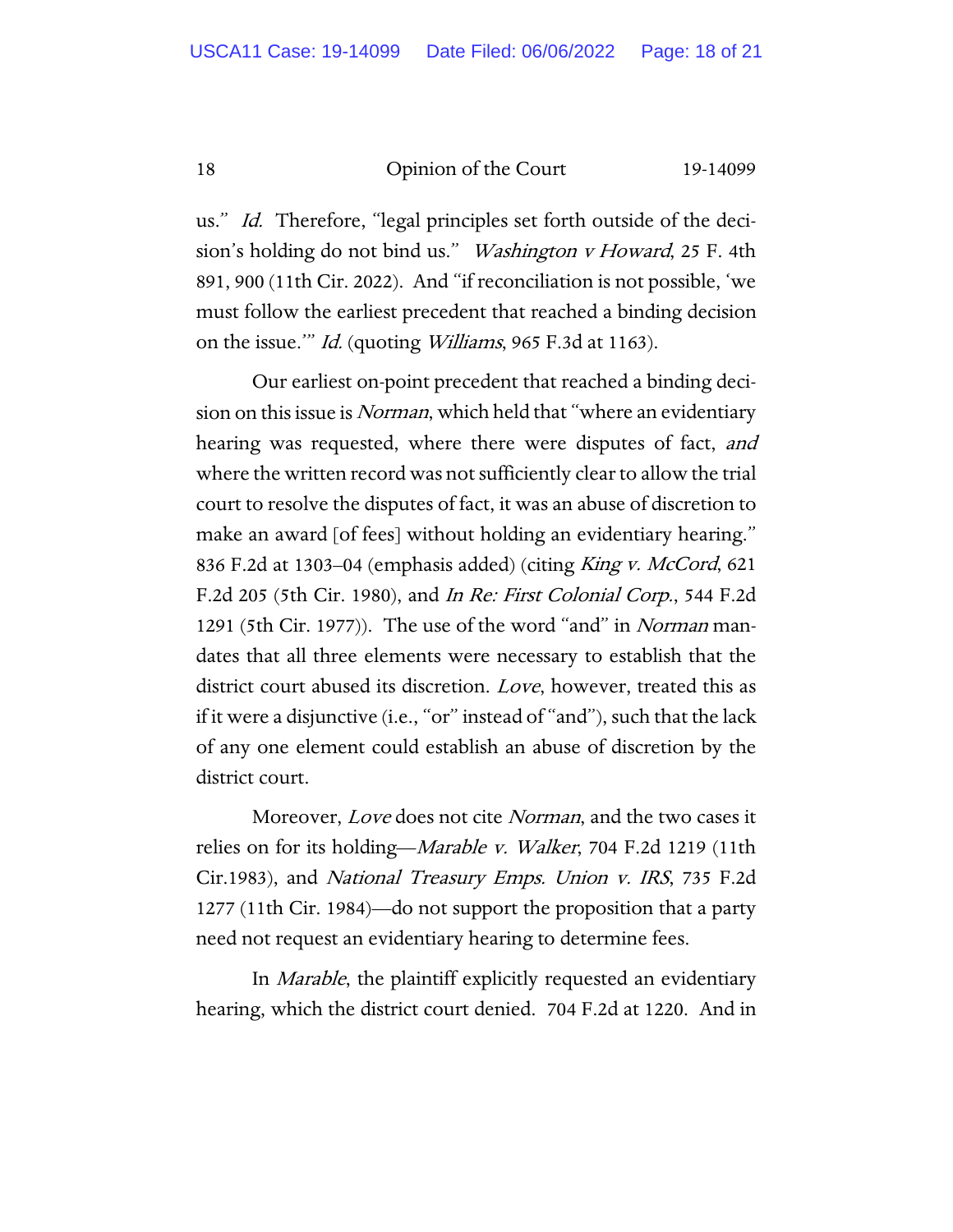National Treasury, this Court held that the district court erred in finding that the prevailing party was not entitled to attorney's fees because the parties' settlement agreement did not specifically mention attorney's fees. 735 F.2d at 1278–79. National Treasury therefore did not reach a binding decision on when a district court abuses its discretion in failing to grant an evidentiary hearing on fees.

In sum, we cannot reconcile our prior precedent in Love with our earlier precedent in *Norman*. Because we cannot reconcile our caselaw, we must follow the earlier decision of Norman, which set forth the standard for determining when a trial court abuses its discretion in not holding an evidentiary hearing to determine fees. *See Comm'r, Ala. Dep't of Corr. v. Advance Loc. Me*dia, LLC, 918 F.3d 1161, 1167 (11th Cir. 2019) (quoting United *States v. Madden, 733 F.3d 1314, 1319 (11th Cir. 2013))* ("[w]hen we have conflicting case law, we follow our oldest precedent").

Because the record shows that Caplan never requested an evidentiary hearing on the fee issue, we hold that the district court did not err in failing to hold one as Caplan "failed to meet the first prerequisite for obtaining a hearing (that [he] plainly request one in the first place)." Thompson, 334 F.3d at 1245–46.

# C. Across-the-Board Reduction

Caplan contends that the district court erred in applying an across-the-board reduction of 75% to the number of hours billed by Stern, his associate, and his paralegals.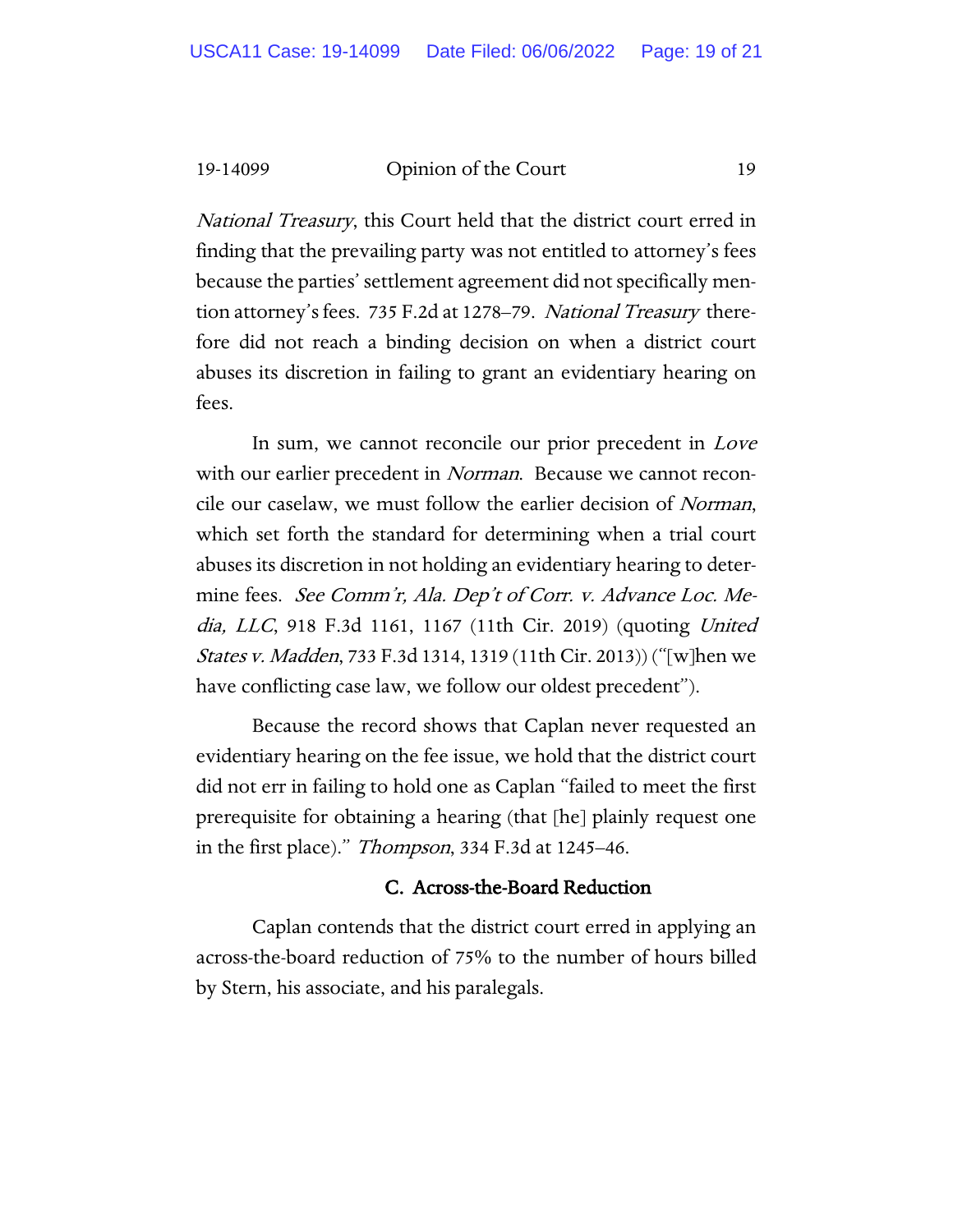Ordinarily, "when hours are disallowed the court should identify the [specific] hours disallowed and explain why they are disallowed." Loranger, 10 F.3d at 783. But where a fee application is voluminous and " a district court finds [that] the number of hours claimed is unreasonably high, the court has two choices:  $[(1)]$  it may conduct an hour-by-hour analysis or  $[(2)]$  it may reduce the requested hours with an across-the-board cut." Bivins, 548 F.3d at 1350 (citing Loranger, 10 F.3d at 783). When the district court chooses the latter, it must "concisely but clearly articulate [its] reasons for selecting specific percentage reductions" such that there can be "meaningful review." Loranger, 10 F.3d at 783.

Here, the district court found that Caplan's fee application was voluminous, and Caplan does not contest that finding on appeal. Instead, Caplan asserts that a 75% across-the-board reduction was conclusory. But, as detailed above, the district court found that many of Stern's time entries were "excessive" or "unnecessary." The district court identified more than 60 hours' worth of time, around two-thirds of the hours within a bill that reflected a total of 96.4 hours, that it believed were excessively billed and/or were unnecessary for resolving the case. The district court also found that the total amount of time expended was unreasonable given the case's "lack of complexity, Stern's excessive time entries, the fact that he has handled hundreds of similar ADA lawsuits (using boilerplate pleadings), and his overly-aggressive tactics which needlessly prolonged the litigation." Based on its findings, the district court held that a 75% across-the-board reduction was